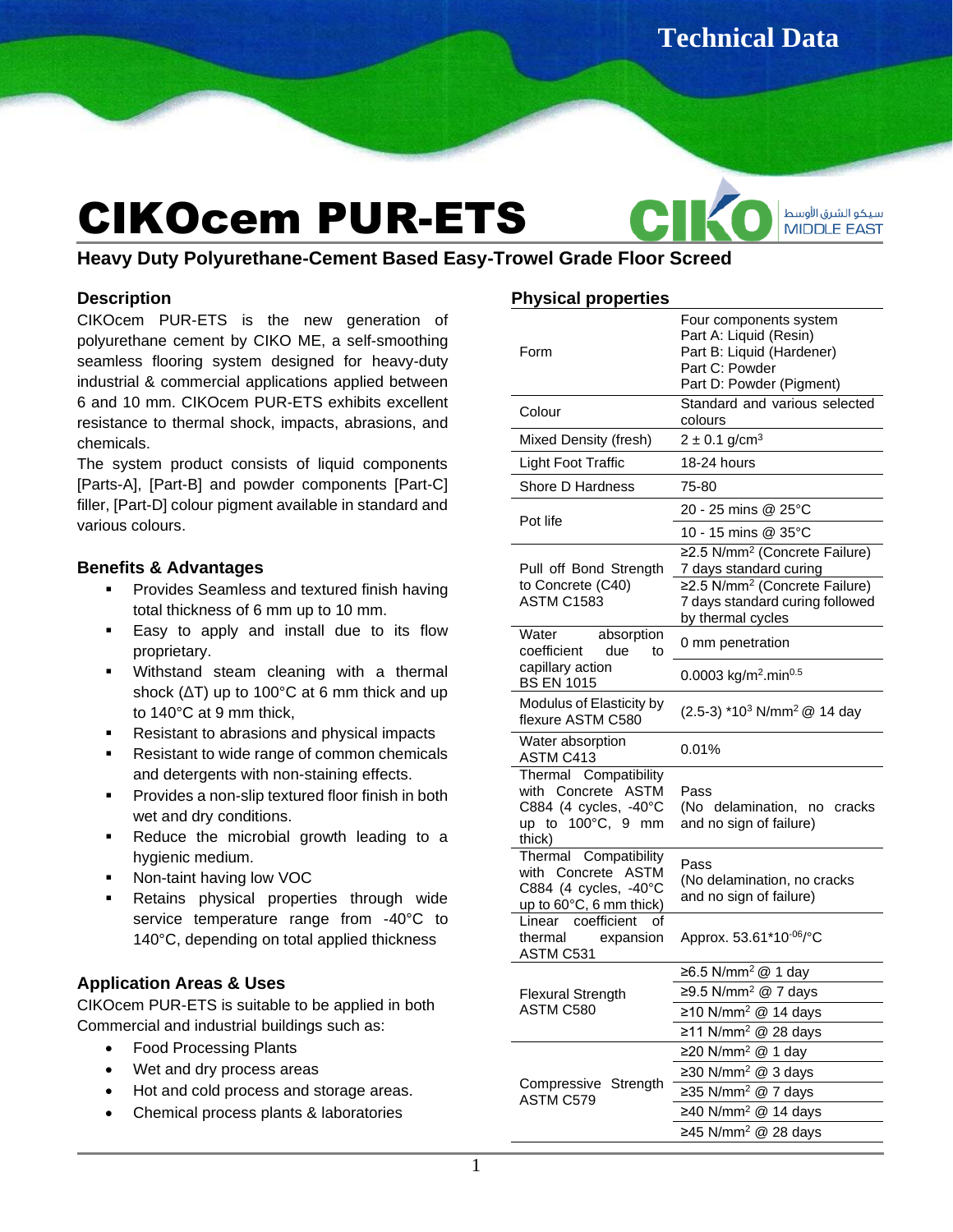

| <b>Impact Resistance</b>                                       | No crack (4 kg, 50mm)          |
|----------------------------------------------------------------|--------------------------------|
|                                                                | Minor dent/impact with no sign |
|                                                                | of crack (4.75 kg, 250 mm)     |
| <b>Slip Resistance</b><br>(Pendulum Test)<br><b>BS EN 1341</b> | 65±3 PTV (R12)                 |
|                                                                | (Dry Condition)                |
|                                                                | $45±3$ PTV (R11)               |
|                                                                | (Wet Condition)                |

## **Chemical Resistance**

CIKOcem PUR-ETS is resistant to a wide range of chemicals when tested in Accordance to ASTM D1308 at ambient conditions for a period of 14 days following the patching method. Specific data is available when requested to CIKO Technical Department.

## **Coverage / Yield**

25 kg Kit of CIKOcem PUR-ETS yields between 12 L and 13 L of fresh materials that covers  $2-2$  15 m<sup>2</sup>  $@$  6 mm DFT.

The given coverage figures are theoretical; actual consumption depends on the floor condition, wastage, surface profile and finish.

The recommended total thickness depends on service requirements and conditions. Consult CIKO technical department.

## **Application instructions**

#### **Surface preparation**

The concrete should be minimum cured for 7 days achieving a minimum compressive strength and pull off strength of 25 MPa and 2 MPa respectively. The concrete surface moisture content shall not exceed 10%. Early curing movement, shrinkage or cracking that may occur at later stages in the concrete in will be reflected through the final CIKOcem PUR-ETS flooring.

Concrete surfaces are to be mechanically prepared to remove laitance, curing compounds and contaminations to achieve a sound and rough surface. The recommended mechanical means are limited to shot blasting, grit blasting or scarification to achieve a concrete surface profile between CSP 4 and CSP 9 as per ICRI Technical Guideline.

To prevent lifting or delamination during curing time and under service conditions, keyways and anchor joints must be cut at all terminations, joints, columns, doorways, walls and drains. For further detailing of terminations and locking, refer to method statement.

All concrete irregularities such as cracks, holes control joints, expansion joints and terminations must be addressed and prepared prior to the application of the

flooring. Consult CIKO technical service department for further support.

The final step in cleaning should be complete removal of all residues with an industrial vacuum cleaner.

The concrete surface should be free from dust and loose particles that may impede adhesion.

If installing of an integral cove such as CIKOcem PUR-COV or pre-casted CIKOcem PUR-SL is to be applied, the installation of the cove should be done prior to applying CIKOcem PUR-ETS to ensure a clean transition. Refer to technical data sheet and method statement for application instructions.

#### **Mixing**

CIKOcem PUR-ETS is a ready to mix four components material that requires the utilization of suitable heavyduty high-speed drill-mixing paddle assembly to ensure a complete mix and to reduce the risk of introducing excessive air into the mixture.

Mix the liquid [part-A] in its original packing to achieve homogenous mixture, dispense the color pigment component [Part-D] whilst the mixer is in the running mode and further mix for 1 to 2 minutes until a wellblended homogeneous color mixture is achieved. Add [Part-B] whilst mixing for additional 1 to 2 minutes. Dispense gradually [part-C] and further mix for an additional of 2 to 3 minutes until all particles are wetted out and a homogenous and flow-able consistency is achieved.

#### **Priming & Scratch Coat**

Priming and scratch coat shall be done using CIKOcem PUR-SL, Properly mixed material should be spread over the prepared surface using steel trowel or scrapper maintaining the required thickness of 1 to 1.5 mm, broadcast CIKO ASG (0.5-1mm) or (0.3-0.5 mm) over the wet applied scratch coat to create a mechanical key bonding with body coat. Allow the material to cure for 18 to 24 hours. Remove all excess of unbonded CIKO ASG by vacuuming prior to overlay the body coat CIKOcem PUR-ETS.

#### **Application of CIKOcem PUR-ETS**

Immediately after mixing and within maximum 3 minutes, spread the mixed CIKOcem PUR-ETS onto the floor at the desired thickness using cam rake or pin screed rake. Lay abutting edges within 10 minutes to ensure a clean edge. Maintaining a wet edge is important in avoiding lines and ridges on the finished floor.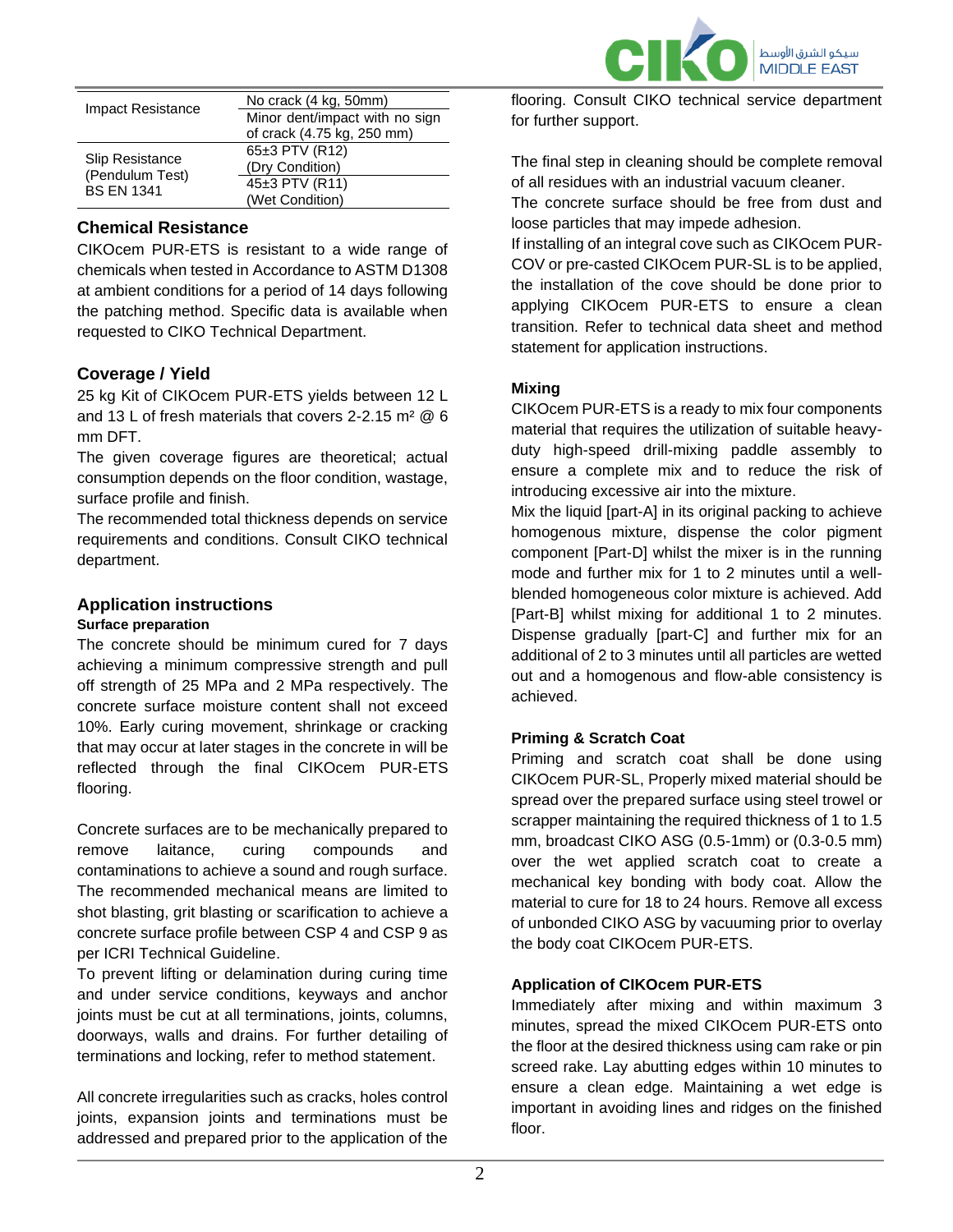سيكو الشرق الأوسط **MIDDLE EAST** 

Back roll in two directions across slurry with a spiked roller to help settle and even out the finish, do not exert force while spike rolling as this might result in smooth finish when done at early stage or spike roller marks when done at late stages. Alternatively run a short nap high quality nylon roller to achieve a medium textured surface. Care shall be taken during spike rolling not to leave spike roller marks. This is strictly depending on placing time of material post mixing, ambient temperatures and ambient conditions. Generally, and under controlled temperature of 25°C the material will self-heal spike roller marks within maximum 15 minutes.

## **Recommendations**

Mock-ups and field test areas are required in order to validate performance and appearance related characteristics to ensure system performance as specified for the intended use, and to determine approval of the coating system including but not limited to:

- Colour
- Inherent surface variations
- Wear and abrasion resistance
- Chemical resistance and stain resistance

Job site variability must be confirmed and assured including but not limited to:

- Surface preparation and profile
- Sunlight and exposure
- Relative humidity
- Dew point temperature
- Ambient and substrate temperature

During application of CIKOcem PUR-ETS products may lead to fisheyes, blistering, pinholes, wrinkling, or outgassing of air in the concrete and are not product defects. Priming, shading or evening application may be required. Refer to Precautions section for further details

CIKOcem PUR-ETS is recommended for professional use only.

## **Maintenance**

The long-term performance, appearance, and life expectancy of wear surface products are critically dependent upon a good routine of cleaning and maintenance program where required and designed specifically for the installed wear surface. CIKO ME floor coating systems are nonporous, causing dirt and contaminants to remain on the surface. Recommend maintenance program consist of frequent and thorough cleaning utilizing a neutral pH cleaner.

Frequency of washing will vary depending on floor usage type, traffic and age.

## **Curing & Protection**

Specific curing for the finished CIKOcem PUR-ETS is not required in normal condition. Protect the applied material for at least 24 hours from light foot traffic, water flow and water vapour condensate.

The applied floor can be put to service within 5 to 7 days depending on prevailing ambient temperatures and conditions

## **Cleaning**

Used tools must be well cleaned with CIKOsol or CIKOsolvent 20 directly after usage.

## **Packaging**

CIKOcem PUR-ETS is available in 25 kg kits consisting of Parts A, B, C and D.

## **Precautions**

- At temperatures exceeding 35°C, the workability, pot life and self-healing properties of the mixed material is reduced and affected.
- Do not apply the material under direct sunlight. The cured material will colour fade when subjected to UV rays.
- During application, the relative humidity shall not exceed 75%, the use of dehumidifier equipment is required in condition where relative humidity is an excess of 75%.
- During and within 12 hours of application, ensure that the ambient and substrate temperatures are between 10°C and 35°C.
- Surface temperature is at least 3<sup>0</sup>C above dew point temperature.
- It is recommended to use a single batch of CIKOcem PUR-ETS for a continuous wet application to ensure colour uniformity.
- CIKOcem PUR-ETS and CIKOcem PUR-SL do not withstand negative water pressure.
- Do not apply CIKOcem PUR-ETS and CIKOcem PUR-SL over soaked concrete or standing water.
- CIKOcem PUR-ETS is only suitable for concrete substrates.